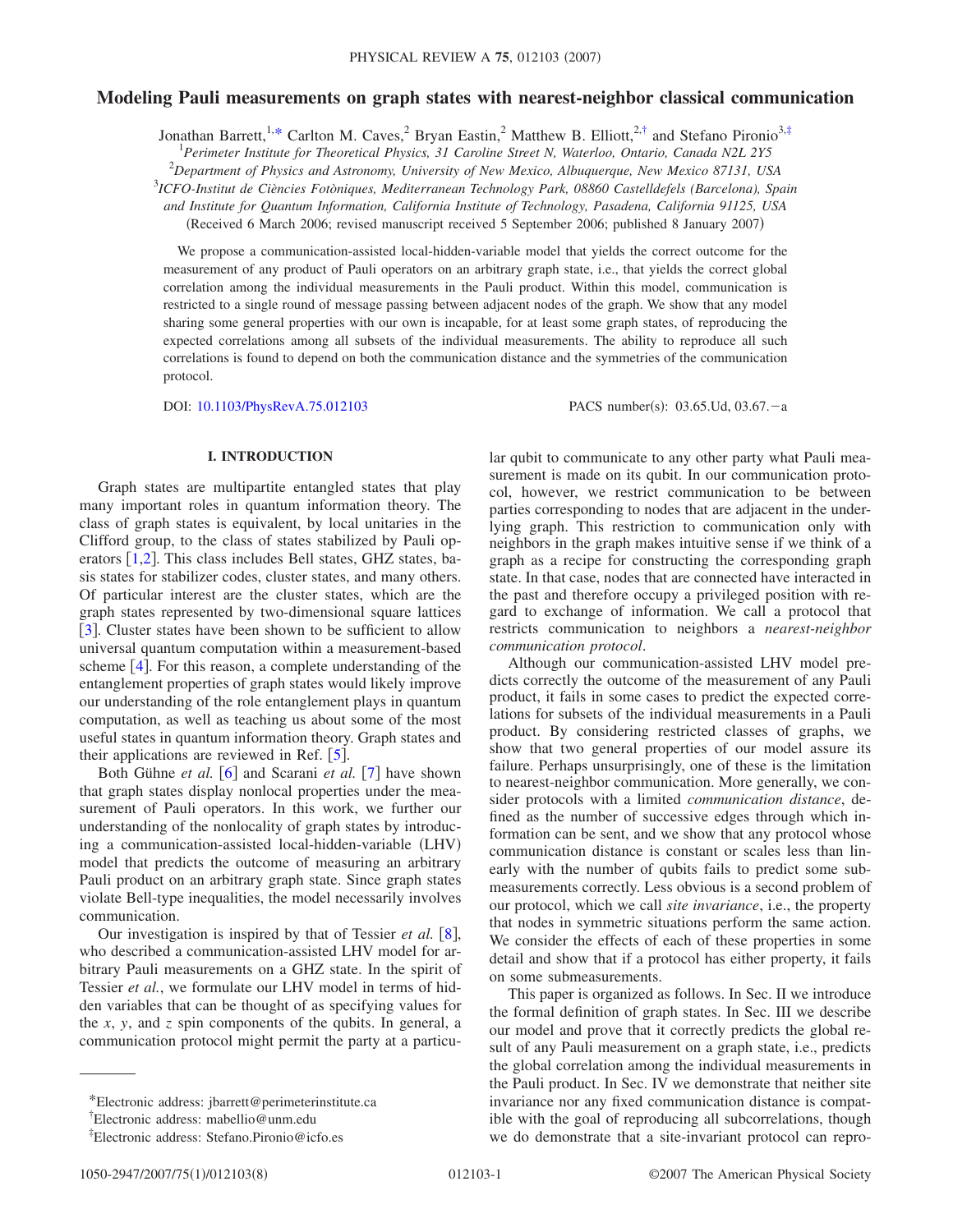duce all subcorrelations on a one-dimensional cluster state. A final section summarizes our conclusions.

### **II. GRAPH STATES**

A graph is a set of *n* nodes and a set of edges connecting them. The neighborhood  $\mathcal{N}(j)$  of a node *j* is the set of nodes that are connected to it. Given a particular graph, we can associate a qubit with each node and define the corresponding graph state of the qubits in the following way. Let *X*, *Y*, and *Z* denote the Pauli matrices  $\sigma_x$ ,  $\sigma_y$ , and  $\sigma_z$ , and adopt the shorthand of writing tensor products of Pauli matrices as products of Pauli matrices indexed by position, i.e.,  $X \otimes I \otimes Y = X_1 Y_3$ . The graph state  $|\psi\rangle$  on *n* qubits is the simultaneous +1 eigenstate of the (commuting) operators

$$
G_j = X_j \prod_{k \in \mathcal{N}(j)} Z_k, \quad j = 1, ..., n.
$$
 (1)

<span id="page-1-0"></span>The operators  $G_i$  constitute an independent set of generators of the stabilizer group of  $|\psi\rangle$ . Any graph state can be constructed by preparing each qubit in the eigenstate of spin up in the *x* direction and then applying a controlled-phase gate between each pair of qubits that is connected by an edge in the graph. The order in which the controlled-phase gates are implemented is unimportant since they all commute.

The structure of graph states makes them good candidates for the study of nonlocality. For a connected graph (of at least two nodes), all single-qubit measurements yield random values, yet these values are correlated in such a way that certain products of them give deterministic results. If *M* represents an *n*-fold tensor product of the Pauli matrices, *I*, *X*, *Y*, and *Z*, then the result of measuring *M* on the *n*-qubit graph state  $|\psi\rangle$  is determined by which of following three cases applies to  $M$  (see Ref. [[9](#page-7-8)]).

 $(i)$   $M$  is an element of the stabilizer group, i.e.,  $M = G_1^{a_1} \cdots G_n^{a_n}$  is a product of the generators  $G_j$  for some  $a_j = 0, 1$ , in which case a measurement of *M* obviously gives outcome +1.

(ii)  $-M$  is an element of the stabilizer group, i.e.,  $-M = G_1^{a_1} \cdots G_n^{a_n}$  is a product of the generators  $G_j$  for some  $a_j = 0, 1$ , in which case a measurement of *M* obviously gives outcome −1.

(iii)  $\pm M$  is not an element of the stabilizer, i.e., *M* is not a product of the generators up to a multiplicative factor  $\pm 1$ , in which case a measurement of *M* gives outcomes +1 and −1 with equal probability.

The minus sign in case (ii) comes from the fact that products of generators can introduce at each site terms such as *ZXZ*=−*X* or *ZX*=*iY*, with *i*'s from pairs of sites multiplying to give a −1. These terms lead to GHZ-like paradoxes for the graph state, implying that communication between the parties is required to model the correlations classically.

# **III. COMMUNICATION-ASSISTED LHV MODEL FOR GRAPH STATES**

#### **A. Description of the model**

Our model uses *n* binary random variables,  $z_1, \ldots, z_n$ , each taking on values  $\pm 1$  with equal probability. These hid<span id="page-1-3"></span>den variables can be thought of as values for the *z* spin components of the *n* qubits. For the corresponding values of the  $x$  and  $y$  spin components, we define the quantities

$$
x_j = \prod_{k \in \mathcal{N}(j)} z_k,\tag{2a}
$$

$$
y_j = z_j \prod_{k \in \mathcal{N}(j)} z_k.
$$
 (2b)

The values  $x_i$  are suggested by the  $+1$  values associated with the generators  $G_i$ , i.e.,

$$
x_j \prod_{k \in \mathcal{N}(j)} z_k = +1, \tag{3}
$$

<span id="page-1-1"></span>in analogy to Eq.  $(1)$  $(1)$  $(1)$ . The values

$$
y_j = x_j z_j \tag{4}
$$

are suggested by the analogous relations  $Y_i = iX_iZ_i$  for Pauli matrices.

We assume now that each party is given a measurement  $M_j$  to perform, chosen from *I* (no measurement), *X*, *Y*, and *Z*. After the measurement, there is a round of communication between neighboring sites, and then each party outputs a value +1 or −1 as the result of the measurement. When no measurement is performed at a site, the output can be regarded as  $+1$ .

During the round of communication, site *j* sends a bit *cj* to each site  $k \in \mathcal{N}(j)$ , where  $c_j = 0$  if  $M_j = I, Z$  and  $c_j = 1$  if  $M_i = X, Y$ . The value  $v_i$  output at site *j* is determined by the hidden variable for the observable measured at that site and by the quantity

$$
t_j = \sum_{k \in \mathcal{N}(j)} c_k \mod 4,\tag{5}
$$

<span id="page-1-2"></span>which is computed from the bits sent to site *j* from neighboring sites and which is equal to the number of neighboring sites that make an *X* or *Y* measurement modulo 4. The output  $v_i$  is determined by rules that decide whether to flip the sign of the hidden variable associated with the measurement at site *j*.

(1) If 
$$
M_j = I
$$
,  $v_j = 1$ .  
\n(2) If  $M_j = Z$ ,  $v_j = z_j$ .  
\n(3) If  $M_j = X$ ,  $v_j =\begin{cases} x_j & \text{if } t_j = 0, 1, \\ -x_j & \text{if } t_j = 2, 3. \end{cases}$ .  
\n(4) If  $M_j = Y$ ,  $v_j =\begin{cases} y_j & \text{if } t_j = 1, 2, \\ -y_j & \text{if } t_j = 0, 3. \end{cases}$ .

This protocol reproduces the quantum predictions for any global Pauli measurement on graph states, as we show in the next subsection. In other words, if we take the product of the outputs from all the sites, the result is the same as the quantum prediction for a measurement of the operator  $M = \otimes_{j=1}^n M_j$ . The number of bits communicated in this protocol is twice the number of edges in the graph.

Variants of rules  $(3)$  and  $(4)$  also give the correct predictions for global Pauli measurements; for example, these rules can be modified so that the sign flip occurs under the same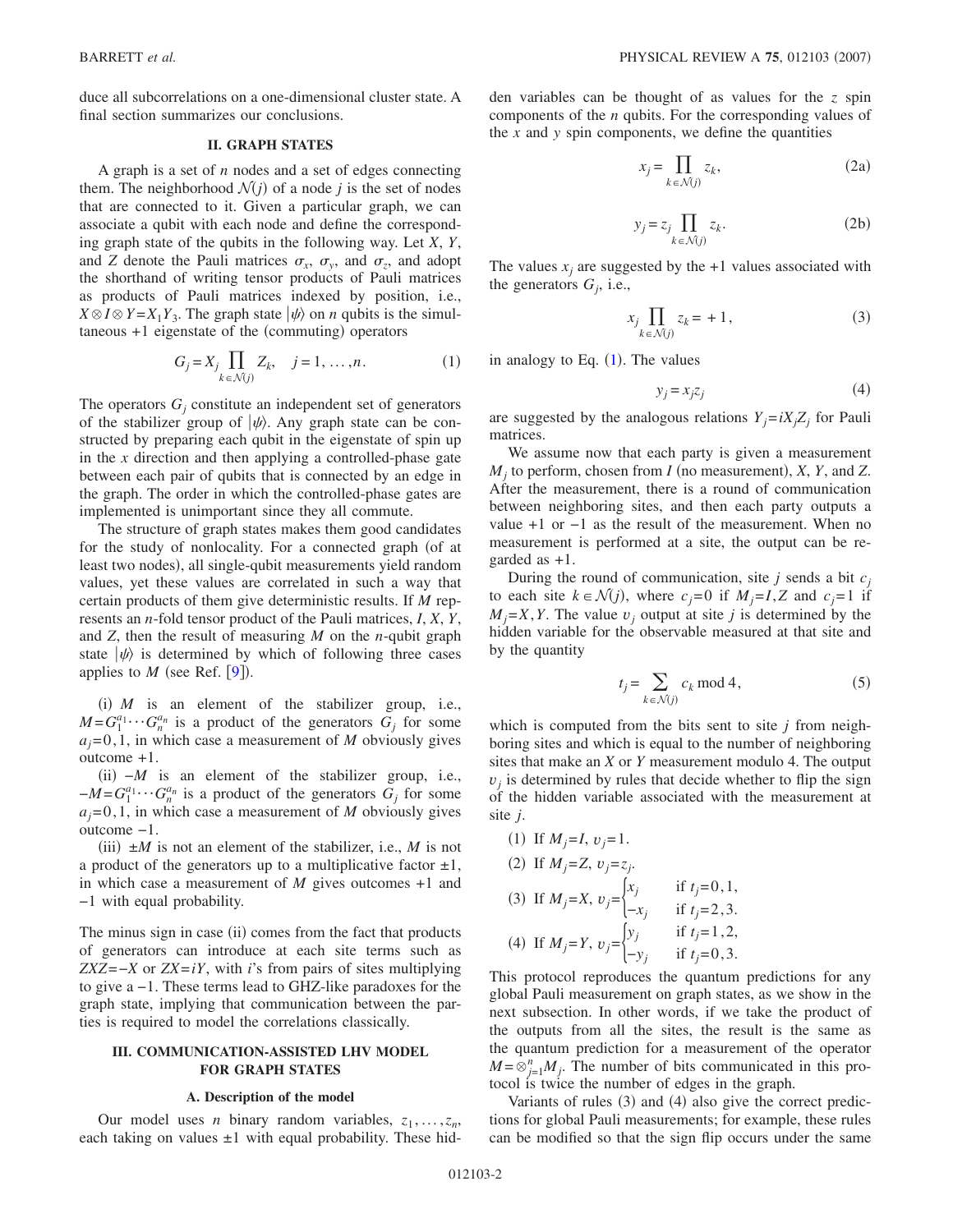circumstances for both *X* and *Y* measurements. We note, however, that neither the rules given above nor these modified rules are guaranteed to reproduce all of the correlations predicted by quantum mechanics on subsets of the Pauli operators measured. We take up the question of these subcorrelations in Sec. IV.

### **B. Proof that the model works**

The proof that our model yields the correct global quantum predictions proceeds in two stages. We first introduce a simple related model that involves no classical communication and show that this simple model makes the correct quantum predictions in cases (i) and (iii) above, but not in case (ii). We then show that the communication-assisted model makes correct global predictions in all three cases.

The simple no-communication model has each party output the hidden variable 1,  $x_j$ ,  $y_j$ , or  $z_j$  associated with the measurement made at its site. The communication-assisted model is derived from this no-communication model by sometimes flipping the sign of the outcome at a site where *X* or *Y* is measured, i.e., by outputting −*xj* instead of *xj* or −*yj* instead of  $y_i$ . The decision to flip a sign is determined by the number of *X* and *Y* measurements made at neighboring sites, in accordance with the conditions in rules  $(3)$  and  $(4)$ .

For any tensor product of Pauli operators,  $M = \otimes_{j=1}^{n} M_j$ , it is useful to introduce a corresponding *n*-tuple *m* of the same form as *M*, but with the tensor product of Pauli operators replaced by an *n*-tuple of the corresponding hidden variables, 1,  $x_i$ ,  $y_j$ , and  $z_j$ . In the no-communication model, the elements of the *n*-tuple are the outcomes of the measurements  $M_j$ . The *n*-tuples *m* form an Abelian group of order  $4^n$ , with multiplication defined bitwise.

The hidden variables  $x_j$ ,  $y_j$ ,  $z_j$  satisfy a commutative algebra, similar to the Pauli algebra, with  $x_j^2 = y_j^2 = z_j^2 = 1$  and  $y_j = x_j z_j$ , as in Eq. ([4](#page-1-1)). The noteworthy differences from the Pauli algebra are the commutativity and the absence of an *i* in Eq. ([4](#page-1-1)). As a consequence, when a measurement has the form  $M = \pm G_1^{a_1} \cdots G_n^{a_n}$ , the product of all parties' outputs in the no-communication model always equals +1. Thus it is clear that the no-communication model gets the correct result in case (i) above, but not in case (ii).

We show now that the no-communication model is also correct in case (iii). For this purpose, note that the *n*-tuples  $g_j$ associated with the stabilizer generators  $G_i$  generate a subgroup of order 2*<sup>n</sup>* , which contains the *n*-tuples associated with all Pauli products  $M$  such that  $\pm M$  is in the stabilizer. This subgroup defines  $2^n$  cosets which, except for the subgroup itself, necessarily contain *n*-tuples associated with Pauli products from case (iii). Thus we need to show that the no-communication model predicts a random outcome for all cosets except the subgroup itself. We note that two *n*-tuples in the same coset predict the same outcome, thus allowing us to restrict attention to a single element in each coset. Elements of the form  $(z_1^{a_1}, \ldots, z_n^{a_n})$ , with  $a_j = 0, 1$ , clearly predict a random overall outcome, except when  $a_i = 0$  for all *j* (i.e., the identity *n*-tuple). Moreover, these  $2^n$  *n*-tuples each belong to a different coset, since they make up a subgroup of their own that contains none of the elements of the subgroup generated by the *gj*, except the identity. Thus we recover the correct predictions for case (iii).

The next step in the proof is to show that the communication-assisted LHV model recovers the correct predictions for a measurement of *M* in all three cases. If *M* is as in (iii), then the result predicted by the no-communication model is random, and flipping an outcome at any site does not affect this. Thus the communication model works when  $M$  is as in (iii). To show that the model also works when  $M$ is as in (i) or (ii), we proceed by induction. The model works when *M* is any one of the generators  $G_i$ . We consider a Pauli product  $M = \otimes_{l=1}^{n} M_l$  that is a product, up to a factor  $\pm 1$ , of generators  $G_k$  with  $k \leq j$ . With this assumption, it is clear that  $M_i$  is either *I* or *Z*. Our inductive procedure is to show that if the model correctly predicts the overall correlation for *M*, then it also reproduces the overall correlation for  $M' = \pm MG_i$ .

Consider the outcome for a measurement of *M*, as predicted by quantum mechanics. We express  $M'$  in terms of  $M = \otimes_{l=1}^{n} M_l$  and the generator  $G_j = X_j \prod_{k \in \mathcal{N}(j)} Z_k$ . Upon multiplying M with  $G_j$ , we obtain the following: (a) At each  $k \in \mathcal{N}(j)$  for which  $M_k = I$ , the product *IZ*=*Z* gives  $M'_k = Z$ ; (b) at each  $k \in \mathcal{N}(j)$  for which  $M_k = Z$ , the product  $ZZ = I$  gives  $M'_k = I$ ; (c) at each  $k \in \mathcal{N}(j)$  for which  $M_k = X$ —we let *q* denote the number of such sites—the product *XZ*=−*iY* gives  $M'_{k} = Y$  and introduces a factor of  $-i$ ; (d) at each  $k \in \mathcal{N}(j)$  for which  $M_k = Y$ —we let *r* denote the number of such sites—the product  $YZ = iX$  gives  $M'_k = X$  and introduces a factor of  $+i$ . Overall we thus obtain a factor  $(-i)^{q}i^{r} = (-i)^{q+r}(-1)^{r}$ . Now consider site *j*: If  $q+r$  is even,  $M<sub>j</sub>=1$ , and we are left with  $M'_j = X$  and no additional factors of *i*; if  $q+r$  is odd,  $M_j = Z$ , and we are left with  $M'_j = Y$  and an additional factor of *i*. There are thus four possibilities: If  $q+r=0,1 \mod 4$ , then  $M' = (-1)^r M G_j$ , and if  $q+r=2,3 \mod 4$ , then M'  $=(-1)^{r+1}MG_j$ . It follows that in the case  $q+r=0 \mod 4$ , the quantum prediction for measurement of the operator *M* is equal to the quantum prediction for a measurement of *M* multiplied by  $(-1)^r$ , and similarly for the other cases.

Now we consider the prediction given for a measurement of *M'* by our communication-assisted LHV model, assuming that the correct prediction is returned for *M*. The value returned for a measurement of  $M'$  is equal to the value returned for a measurement of *M*, multiplied by the value returned for a measurement of  $G_i$ , which is 1, and by a -1 for each site that changes its sign-flip decision. A review of the immediately preceding paragraph shows that the only site that changes the *c*-bit sent to neighboring sites is site *j*, which changes its *c*-bit from  $c_j = 0$  to  $c_j = 1$ . This means that at neighboring sites  $k \in \mathcal{N}(j)$ , the quantity  $t_k$  of Eq. ([5](#page-1-2)) increases by 1. At neighboring sites  $k \in \mathcal{N}(j)$  for which  $M_k$  $=X$ , the *X* becomes a *Y* in *M'*, with  $t_k$  increased by 1, so according to rules  $(3)$  and  $(4)$ , there is no change in the sign-flip decision. At neighboring sites  $k \in \mathcal{N}(j)$  for which  $M_k = Y$ , the *Y* becomes a *X* in *M'*, with  $t_k$  increased by 1, so according to rules  $(3)$  and  $(4)$ , site *k* changes its sign-flip decision. The result of these changes is an overall factor of  $(-1)^r$ . The final contribution comes from site *j*, for which  $t_j = q + r \mod 4$ , and which changes from  $M_j = I$  to  $M'_j = X$  if  $q+r$  is even, and from  $M_j = Z$  to  $M'_j = Y$  if  $q+r$  is odd. Ac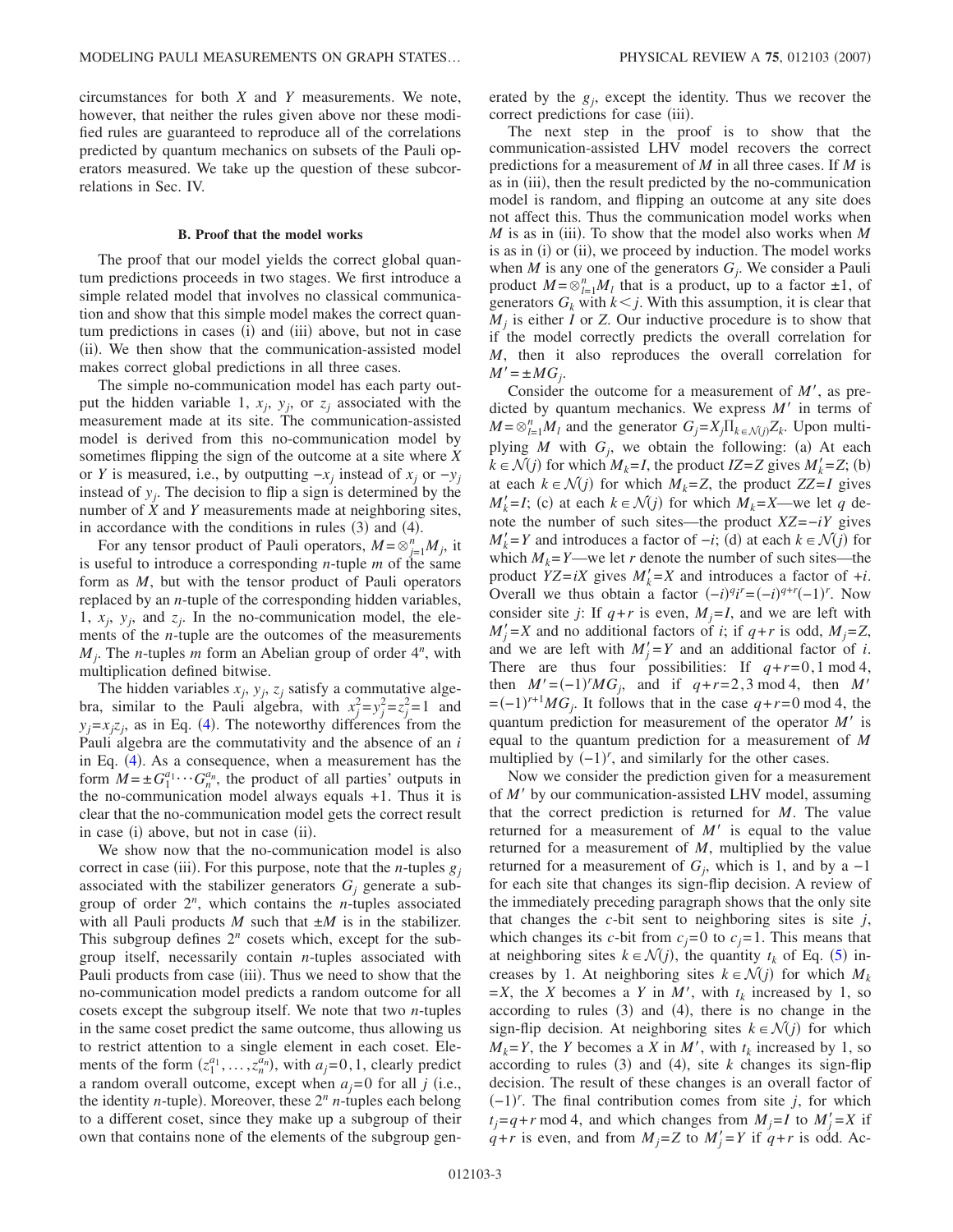cording to the rules, the effect of these changes is to introduce an additional sign flip if and only if  $q+r=2,3 \mod 4$ , which is just what is required to return the quantum predictions.

# **IV. GRAPH-STATE SUBMEASUREMENTS**

Having shown that our communication-assisted LHV model agrees with quantum mechanics for global correlations, we now consider the question of submeasurements. A submeasurement of a global Pauli product *M* is a Pauli product  $\tilde{M}$  such that the nonidentity elements of  $\tilde{M}$  all appear in *M*, i.e.,  $M_i = M_i$  or  $M_i = I$  for all *j*. LHV models implicitly predict the result of measuring such a subset of the Pauli operators of a global measurement, the measurement of an identity operator being simply the omission of the corresponding local hidden variable. A proper communicationassisted LHV model for graph states should not only reproduce the predictions of quantum mechanics for global measurements but also for all possible submeasurements.

It can be shown that our model satisfies this condition for some, but not all, graph states. Determining the graphs for which it works, a class including complete bipartite graphs (a case encompassing the star graphs of GHZ states) and the symmetric difference of two complete graphs  $[10]$  $[10]$  $[10]$ , requires the introduction of techniques otherwise unused in this paper, and, as such, we reserve its exposition for another time  $[11]$  $[11]$  $[11]$ . Instead, we focus here on understanding the properties that limit our model's effectiveness. The following two subsections show that protocols with fixed communication distance or with symmetric communication and decision protocols generally do not reproduce all subcorrelations on all graphs. The final subsection further explores the symmetry of site invariance by considering it in the context of onedimensional cluster states.

#### **A. Non-nearest-neighbor communication protocols**

In a communication protocol with communication distance *d*, nodes *j* and *k* can signal to each other if there exists within the graph a path from *j* to *k* that traverses *d* or fewer edges  $\lceil 10 \rceil$  $\lceil 10 \rceil$  $\lceil 10 \rceil$ . Put another way, this is the statement that information can only be transmitted along edges and that the number of successive edges through which some piece of information can be sent is at most *d*. In this section we prove, via contradiction, that no communication-assisted LHV model for which the communication distance satisfies

$$
d \le 4\left|\frac{n}{24} - \frac{1}{2}\right| + 1\tag{6}
$$

correctly reproduces the predictions of quantum mechanics for all submeasurements on all graph states of *n* qubits.

The proof relies on an infinite class of graph states for which a set of five global measurements can be chosen that are not locally distinguishable. Each of these global measurements includes a submeasurement that can be written in terms of stabilizer elements and is thus certain. The output of each qubit, however, must be such that the correct values are obtained for all submeasurements that are consistent with its

<span id="page-3-0"></span>

FIG. 1. Example demonstrating that any communicationassisted LHV model with communication distance  $d \leq 1$  fails to reproduce some submeasurements for the ring with  $n=12$  nodes. Five of the global measurements shown on the ring,

| $Y_1X_2Y_3X_4Y_5X_6Y_7X_8Y_9X_{10}Y_{11}X_{12}$                                                                                                 |
|-------------------------------------------------------------------------------------------------------------------------------------------------|
| $Y_1X_2Y_3Y_4Y_5X_6Y_7Y_8Y_9X_{10}Y_{11}Y_{12}$                                                                                                 |
| $Y_1X_2Y_3Y_4Y_5X_6Y_7X_8Y_9X_{10}Y_{11}Y_{12}$                                                                                                 |
| $Y_1X_2Y_3Y_4Y_5X_6Y_7Y_8Y_9X_{10}Y_{11}X_{12}$                                                                                                 |
| $Y_1 \underline{X_2} Y_3 \underline{X_4} Y_5 \underline{X_6} Y_7 \underline{Y_8} \underline{Y_9} X_{10} \underline{Y_{11}} \underline{Y_{12}},$ |
| the contract of the contract of the contract of the contract of the contract of the contract of the contract of                                 |

contain submeasurements (underlined) useful for showing a contradiction. These submeasurements imply the following constraints on a nearest-neighbor communication model,  $x_2x_4x_6x_8x_{10}x_{12} = 1$ ,  $y_1^Y x_2 y_3^Y y_5^Y x_6 y_7^Y y_9^Y x_{10} y_{11}^Y = -1$ ,  $y_1^Y y_3^Y y_4 x_6 x_8 x_{10} y_{12} = 1$ ,  $x_2y_4y_5^Yy_7^Yy_8x_{10}x_{12} = 1$ ,  $x_2x_4x_6y_8y_9^Yy_{11}^Yy_{12} = 1$ , which, when multiplied together, yield a contradiction.

observable surroundings. This requirement, for the particular states and measurements chosen, yields a contradiction.

To begin, consider the graph state corresponding to an *n*-node ring where  $n=12f$  and  $f$  is an odd positive integer. Let the qubits be numbered sequentially, starting with 1 at an arbitrary point on the ring and moving clockwise along it. Additionally, define the following subsets of the *n* labels:

$$
\mathcal{V} = \{4f, 8f, 12f\},\tag{7a}
$$

$$
\mathcal{M} = \{2f, 6f, 10f\},\tag{7b}
$$

$$
\mathcal{Y} = \{j | j \equiv 1 \text{ mod } 2\},\tag{7c}
$$

$$
\mathcal{L} = \{ j | j \in \mathcal{V}, \mathcal{M} \quad \text{and} \quad j \equiv 2 \mod 4 \},\tag{7d}
$$

$$
\mathcal{R} = \{j | j \in \mathcal{V}, \mathcal{M} \quad \text{and} \quad j \equiv 0 \text{ mod } 4\},\tag{7e}
$$

$$
S_k = \{ j | 2f(k-1) < j < 2fk \}. \tag{7f}
$$

For our purposes, it is useful to think of the ring as arranged in an equilateral triangle with vertices specified by the subset  $V$  (see Fig. [1](#page-3-0)). The midpoints of the legs of the triangle are then given by the subset  $M$ , and the segments between adjacent vertices and midpoints are given by the  $S_i$ 's. We use the notation  $S_{i,k}$  as shorthand for  $S_i \cup S_k$ , and  $A \setminus B$  is used to denote the set consisting of the elements of A that are not in B.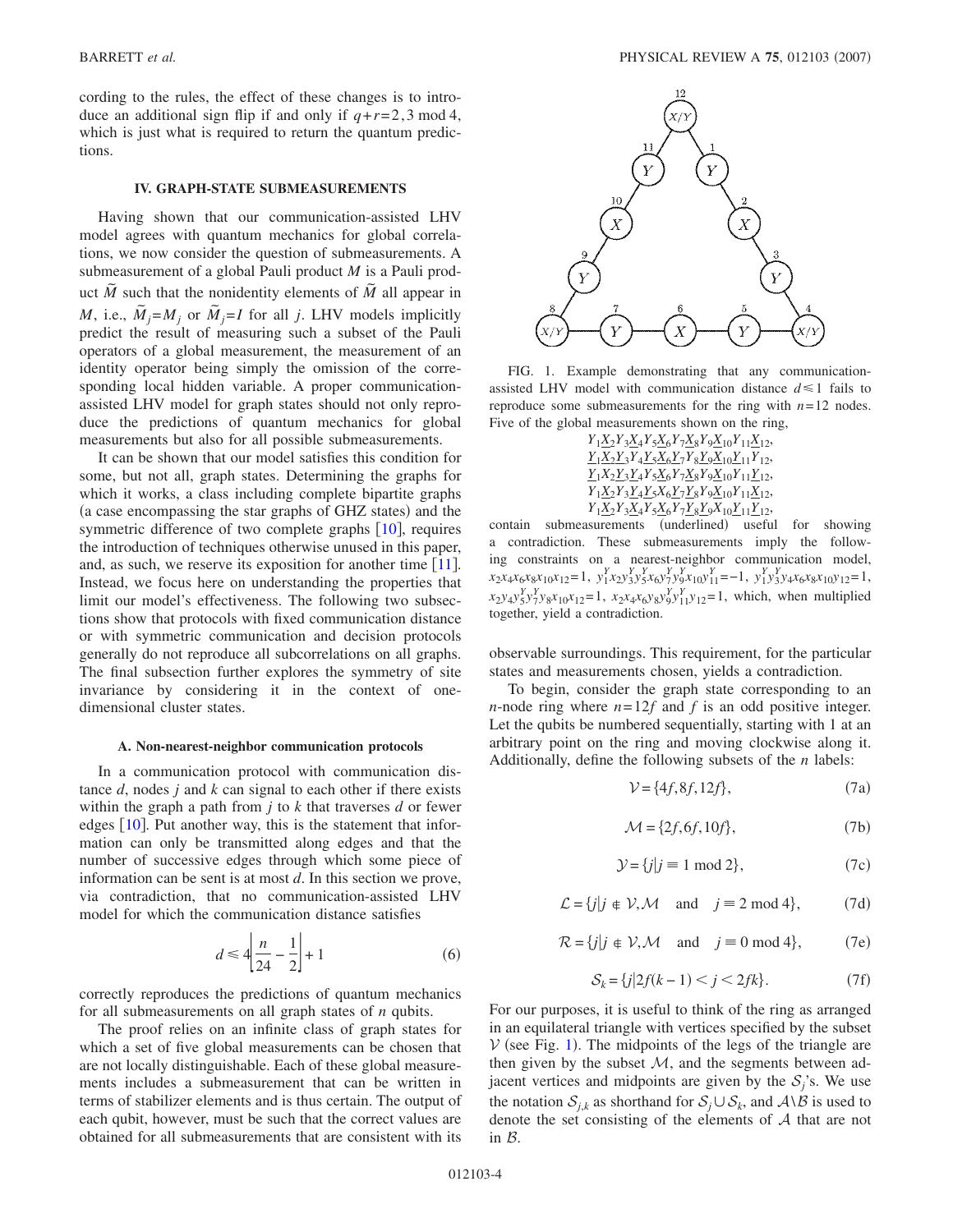Now consider global measurements of the form

$$
M_j = \begin{cases} X \text{ or } Y & \text{if } j \in \mathcal{V}, \\ Y & \text{if } j \in \mathcal{Y}, \\ X & \text{otherwise}, \end{cases}
$$
 (8)

such that the number of vertices measuring *Y* is not one. These global measurements include the following submeasurements, for which quantum mechanics predicts an outcome with certainty.

<span id="page-4-0"></span>For  $M_{4f} = X$ ,  $M_{8f} = X$ ,  $M_{12f} = X$ ,

$$
X_{2f}X_{4f}X_{6f}X_{8f}X_{10f}X_{12f}\prod_{j\in\mathcal{L}\cup\mathcal{R}}X_j = \prod_{j=1}^{6f}G_{2j},\qquad(9a)
$$

implying a measurement outcome of +1.

For 
$$
M_{4f} = Y
$$
,  $M_{8f} = Y$ ,  $M_{12f} = Y$ ,  
\n $X_{2f}X_{6f}X_{10f} \prod_{j \in \mathcal{Y}} Y_j \prod_{k \in \mathcal{L}} X_k = \prod_{j=1}^{3f} (-G_{4j-3}G_{4j-2}G_{4j-1}),$  (9b)

implying a measurement outcome of  $(-1)^{3f} = -1$ .

For  $M_{4f} = Y$ ,  $M_{8f} = X$ ,  $M_{12f} = Y$ ,

$$
Y_{4f}X_{6f}X_{8f}X_{10f}Y_{12f} \prod_{j \in \mathcal{Y} \cap S_{1,2}} Y_j \prod_{k \in \mathcal{R} \cup (\mathcal{L} \setminus S_{1,2})} X_k
$$
  
=  $G_1 \prod_{j=1}^{f-1} (-G_{4j-1}G_{4j}G_{4j+1})G_{4f-1} \prod_{k=2f}^{6f} G_{2k}$ , (9c)

implying a measurement outcome of  $(-1)^{f-1} = +1$ .

Cyclic permutation of this last measurement yields two more with +1 outcomes.

For  $M_{4f} = Y$ ,  $M_{8f} = Y$ ,  $M_{12f} = X$ , we have

$$
X_{2f}Y_{4f}Y_{8f}X_{10f}X_{12f} \prod_{j \in \mathcal{Y} \cap S_{3,4}} Y_j \prod_{k \in \mathcal{R} \cup (\mathcal{L} \backslash S_{3,4})} X_k, \qquad (9d)
$$

and for  $M_{4f} = X$ ,  $M_{8f} = Y$ ,  $M_{12f} = Y$ , we have

$$
X_{2f}X_{4f}X_{6f}Y_{8f}Y_{12f}\prod_{j\in\mathcal{Y}\cap\mathcal{S}_{5,6}}Y_j\prod_{k\in\mathcal{R}\cup(\mathcal{L}\backslash\mathcal{S}_{5,6})}X_k.
$$
 (9e)

Now assume there exists a distance *d*=2*f* −1 communication-assisted LHV model that correctly replicates the predictions of quantum mechanics for all Pauli measurements on *n* qubits. The output of such a model can be fully described in terms of single-qubit hidden variables whose value depends both on the qubit in question and on the measurements made by other qubits within its communication range. We write these hidden variables in the form  $\sigma_j^{\alpha}$  where *j* is the qubit being measured,  $\sigma$  is the hidden variable corresponding to the Pauli operator measured upon it, and  $\alpha$ indicates the measurements made on qubits within its communication range. The global measurements utilized for Eqs. ([9](#page-4-0)) have the virtue that each qubit's communication range includes at most one other qubit whose measurement is changeable, and that is the qubit at the nearest vertex. Thus, in comparisons between them, the measurement performed on, at most, a single qubit need be included in  $\alpha$ . Moreover, the qubits at the center of each side of the triangle cannot see the changes at the vertices. Consequently, the constraints im-

<span id="page-4-1"></span>plied by Eqs. ([9](#page-4-0)) on a hidden variable model with communication range *d* can be expressed as follows:

$$
1 = x_{2f} x_{4f} x_{6f} x_{8f} x_{10f} x_{12f} \prod_{j \in \mathcal{L} \cup \mathcal{R}} x_j^X,
$$
 (10a)

$$
-1 = x_{2f}x_{6f}x_{10f} \prod_{j \in \mathcal{Y}} y_j^Y \prod_{k \in \mathcal{L}} x_k^Y,
$$
 (10b)

$$
1 = y_{4f}x_{6f}x_{8f}x_{10f}y_{12f}
$$
  
\n
$$
\times \prod_{j \in \mathcal{Y}\cap S_{1,2}} y_j^Y \prod_{k \in (\mathcal{L}\cup\mathcal{R})\cap S_{4,5}} x_k^X \prod_{l \in (\mathcal{L}\cap S_{3,6})\cup (\mathcal{R}\cup S_{4,5})} x_l^Y,
$$
  
\n(10c)

$$
1 = x_{2f} y_{4f} y_{8f} x_{10f} x_{12f}
$$

$$
\times \prod_{j \in \mathcal{Y} \cap \mathcal{S}_{3,4}} y_j^Y \prod_{k \in (\mathcal{L} \cup \mathcal{R}) \cap \mathcal{S}_{6,1}} x_k^X \prod_{l \in (\mathcal{L} \cap \mathcal{S}_{5,2}) \cup (\mathcal{R} \cup \mathcal{S}_{6,1})} x_l^Y,
$$
\n(10d)

$$
1 = x_{2f}x_{4f}x_{6f}y_{8f}y_{12f}
$$
  
 
$$
\times \prod_{j \in \mathcal{Y} \cap S_{5,6}} y_j^Y \prod_{k \in (\mathcal{L} \cup \mathcal{R}) \cap S_{2,3}} x_k^X \prod_{l \in (\mathcal{L} \cap S_{1,4}) \cup (\mathcal{R} \cup S_{2,3})} x_l^Y.
$$
  
(10e)

Using the identity  $A = A \cap (S_1 \cup S_2 \cup S_3 \cup S_4 \cup S_5 \cup S_6)$ for  $A = Y, C$ , or R and the fact that all variables square to 1, it can be shown that the right-hand side of Eq.  $(10a)$  $(10a)$  $(10a)$  is equal to the product of the right-hand sides of the other four equations. Thus we have the contradiction 1=−1, showing that no distance-*d* communication-assisted LHV model reproduces the predictions of quantum mechanics in this instance.

For other values of  $n \neq 12f$ , with *f* odd, an identical contradiction applies to a graph consisting of  $r = (n \cdot n)$ −12) mod 24 unconnected nodes and a ring of size *n*−*r*. It is also possible to adapt our example to two-dimensional cluster states. One can show, for example, that for a  $(3f+3)$  $\times$  (3*f*+3) cluster state, with *f* odd, a communication distance of at least 2*f* is required.

#### **B. Site-invariant communication protocols**

Both the numbering and the arrangement of nodes in a graph are arbitrary, so it seems reasonable to suppose that a communication protocol should be insensitive to these things. We refer to this property as site invariance and define it formally as follows. Given a graph  $G$ , each of whose nodes has been assigned a measurement, a permutation that leaves the graph invariant is one that interchanges nodes and their measurements, letting edges move with the nodes, such that the new graph  $\mathcal{G}'$  is identical to  $\mathcal{G}$  in the sense that they could be placed on top of each other with all nodes, measurements, and edges overlapping. A site-invariant protocol is one for which nodes in identical situations, as defined by permutations that leave the graph invariant, make the same signflipping decision. Surprisingly, we find this trait to be at odds with the modeling of submeasurements.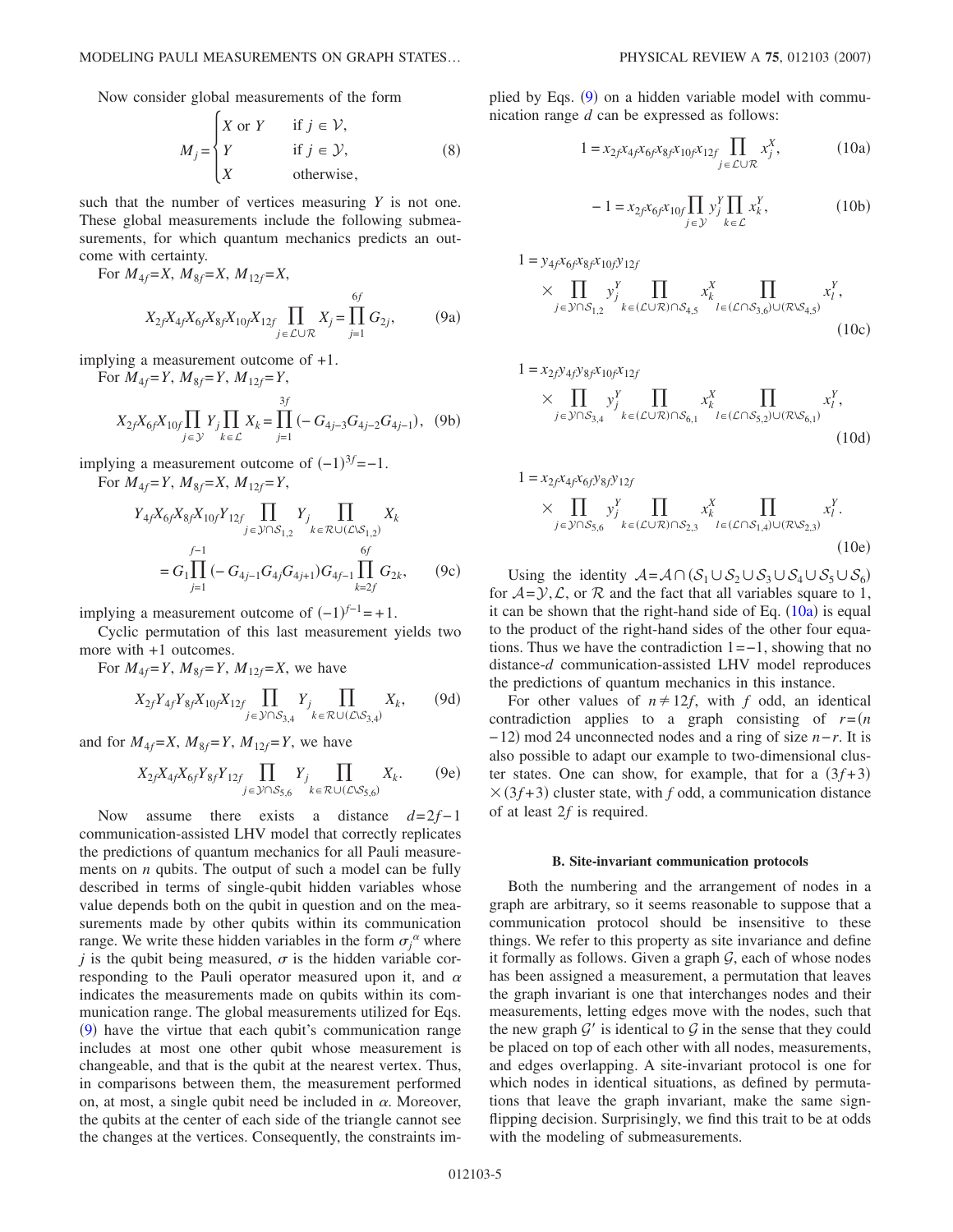<span id="page-5-0"></span>

FIG. 2. Example demonstrating that any communication-assisted LHV model based on the hidden variables of Eq. ([2](#page-1-3)) and assisted by a site-invariant communication protocol fails to reproduce some submeasurements. The global measurement *M*  $=Y_1Y_2Y_3Y_4Y_5Y_6$  has a random outcome, but contains a submeasurement  $\overline{M} = Y_1 Y_2 Y_3 I_4 Y_5 I_6$  such that  $-\overline{M}$  is an element of the stabilizer group. This means that an overall sign flip is required to correct the  $+1$  prediction of the hidden variables for a measurement of  $\tilde{M}$ . The two qubits measuring *Y* at nodes 1 and 3 are in symmetric situations, as are the qubits at nodes 2 and 5. Thus, under a site-invariant protocol, 1 and 3 must make the same sign-flipping decision, as must 2 and 5. For each pair, the sign-flipping decisions cancel one another, producing no overall sign flip and thus giving an incorrect result of  $+1$  for the measurement of  $\tilde{M}$ .

We demonstrate the limitations imposed by site invariance using the example of a  $2\times3$  cluster state, which is depicted in Fig. [2.](#page-5-0) The two relevant measurements for this example are  $M = Y_1 Y_2 Y_3 Y_4 Y_5 Y_6$ , which has a random outcome, and  $M = Y_1 Y_2 Y_3 I_4 Y_5 I_6$ , which has the certain outcome −1. When either of these is considered as a global measurement, our model yields the correct prediction, as we have already shown in general, but when the second is considered as a submeasurement of the first, the model fails. In this second case, rules  $(1)$ – $(4)$  say that the two qubits measuring *Y* at nodes 2 and 5 should introduce a sign flip, but the two qubits measuring *Y* at nodes 1 and 3 should not. The result is no overall sign flip and an outcome  $+1$ , showing that the model gets the submeasurement outcome wrong. In contrast, when  $\tilde{M}$  is considered as a global measurement, rules  $(1)$ – $(4)$  dictate a sign flip for qubit 2, but no other qubit, thus giving the correct, certain outcome −1. The same measurement *M* can lead to different sign-flipping decisions in the two situations because the nearest-neighbor environments of the qubits differ depending on whether a submeasurement or a global measurement is under consideration. As is shown in Fig. [2,](#page-5-0) the counterexample is not limited to the communication model used in this paper. In fact, any site-invariant protocol based on our hidden variables yields an incorrect result for the submeasurement *M*.

This example can easily be generalized by adding *p* rows and *q* columns to opposite sides of the  $2 \times 3$  cluster state. Doing this results in a class of  $(2+2p) \times (3+2q)$  cluster states for which LHV models based on the hidden variables of Eq. ([2](#page-1-3)) and assisted by a site-invariant communication protocol fail for some submeasurements.

#### **C. Site-invariant model for 1D cluster states**

In Sec. IV A it was shown that there exist graph states of size *n* for which any communication-assisted LHV model must involve communication over a distance at least *n*/6 if it reproduces all subcorrelations. Note that this result applies to all models, whether site-invariant or not, and whatever the structure of the LHVs. In Sec. IV B it was shown that, for certain graph states, no model based on the hidden variables of Eq. ([2](#page-1-3)) and assisted by a site-invariant communication protocol is capable of reproducing all subcorrelations. This result holds even if the model allows unlimited-distance communication.

It is intriguing that both of these results apply to two-dimensional cluster states, since two-dimensional cluster states, along with single-qubit measurements, are universal for quantum computation.<sup>1</sup> It is therefore reasonable to ask whether the same results hold for onedimensional cluster states (linear chains), which are not universal for computation  $[13]$  $[13]$  $[13]$ . In this subsection we show that linear chains do permit successful site-invariant protocols. The protocol we describe involves communication over a distance equal to the number of edges in the one-dimensional cluster state (i.e, unlimited communication). At present it is unknown whether the subcorrelations of a linear chain could be reproduced by a protocol with limited-distance communication.

The fact that unlimited communication is allowed is in the same spirit as our counterexample of Fig. [2,](#page-5-0) where communication spans the entire graph and the only restriction is site invariance. The key simplification in the case of onedimensional cluster states is that all qubits, except those at the ends of the chain, have exactly two neighbors. As a consequence, the form of stabilizer elements whose hiddenvariable result from Eq.  $(2)$  $(2)$  $(2)$  requires correction is constrained so that the correction can be effected by a site-invariant protocol.

For an *n*-qubit chain, the *n* stabilizer generators are given by  $G_1 = X_1 Z_2$ ,  $G_j = Z_{j-1} X_j Z_{j+1}$  for  $j = 2, ..., n-1$ , and  $G_n$ =*Zn*−1*Xn*. Any stabilizer element is a product of generators. An arbitrary product of generators can be decomposed into a product of terms each of which is a product of successive generators. We call these terms *primitive stabilizers* or just *primitives*. The primitive stabilizers are separated by the omission of one or more generators in the product of generators. An example of a stabilizer element for  $n=10$  qubits is  $G_1G_2G_3G_5G_6G_9 = -Y_1X_2Y_3I_4Y_5Y_6Z_7Z_8X_9Z_{10}$ . The primitives in this example are  $G_1G_2G_3$ ,  $G_5G_6$ , and  $G_9$ .

Associated with each primitive is a Pauli product (with the sign omitted) for the qubits corresponding to the generators in the primitive. We call these Pauli products *words*. For the 10-qubit example above, the words are  $Y_1X_2Y_3$ ,  $Y_5Y_6$ , and *X*9. At each end of a word, there is an *I* if one generator is omitted and a *Z* if two or more generators are omitted. We can make these word boundaries apply even at the end of the

<sup>&</sup>lt;sup>1</sup>Admittedly, our models are only concerned with measurements of Pauli operators, which are not universal for computation due to the Gottesman-Knill theorem  $[12]$  $[12]$  $[12]$ .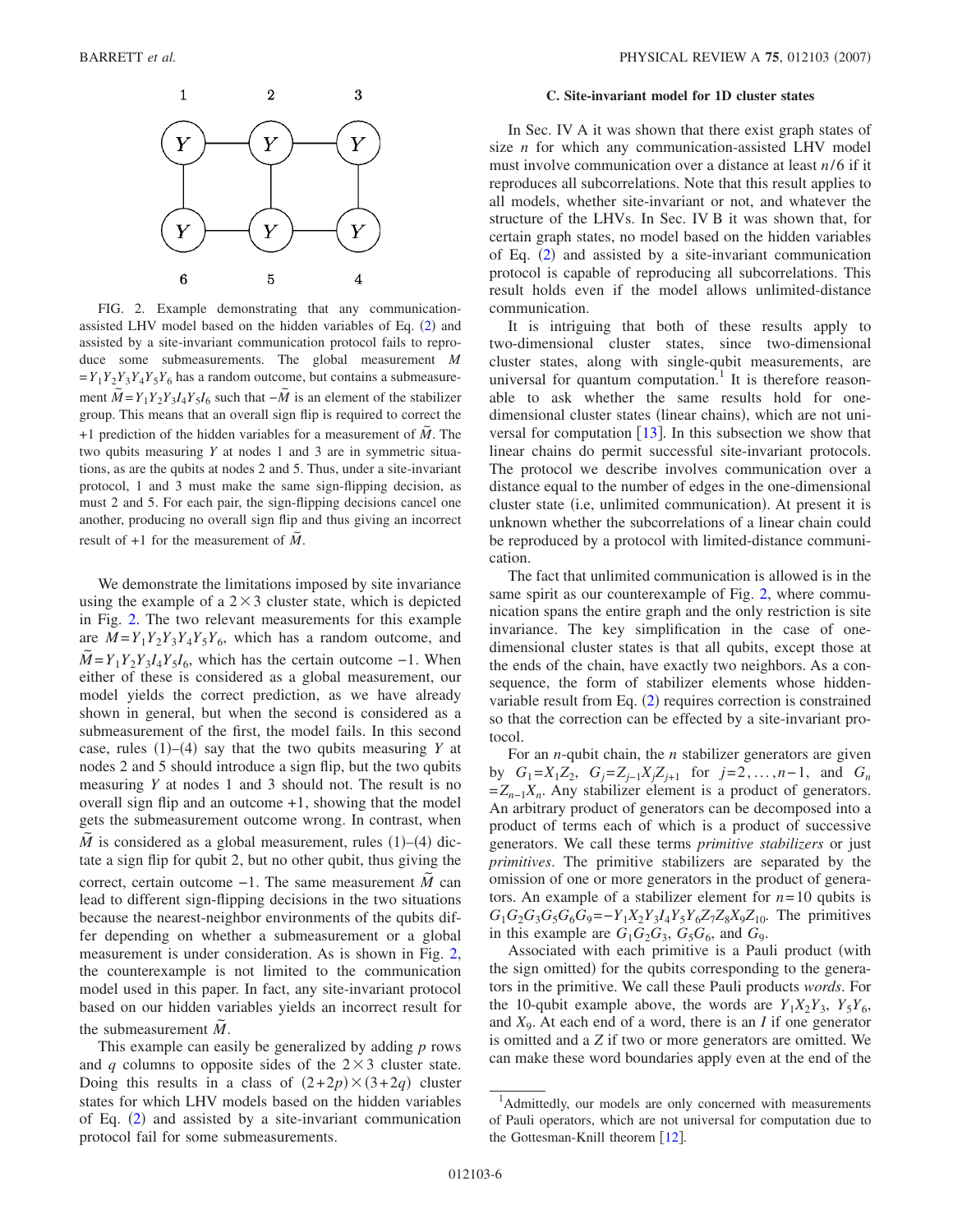linear chain by embedding our cluster state in an infinite linear chain. The generators for the qubits to the left of *j* =1 and to the right of *j*=*n* are always omitted, and we redefine  $G_1 = Z_0 X_1 Z_2$  and  $G_n = Z_{n-1} X_n Z_{n+1}$ .

If a word is bounded by an *I*, there must be another word immediately on the other side of the *I*. A *sentence* is a Pauli product consisting of a set of words separated by singleton *I*s and bracketed by *Z*s at both ends. Words are not stabilizer elements, but sentences are. The example above contains two sentences,  $Z_0Y_1X_2Y_3I_4Y_5Y_6Z_7$  (including the zeroth qubit) and  $Z_8X_9Z_{10}$ . The *Z* bookends on a sentence separate it from other, nonoverlapping sentences in the same overall stabilizer element. Between the *Z*s in successive sentences, there can be an arbitrary number of *I*s. Any stabilizer element is a product of nonoverlapping sentences.

<span id="page-6-1"></span>We can list the entire set of words by considering all possible primitives:

> *X* for a primitive with one Pauli operator,  $(11a)$

> > $(11b)$

 $Y \otimes Y$  for a primitive with two Pauli operators,

<span id="page-6-0"></span>
$$
Y \otimes X^{\otimes (j-2)} \otimes Y \text{ for a primitive with } j \ge 3 \text{ Pauli operators.}
$$
\n(11c)

For stabilizer elements, *I*s occur only between sentences or as singletons between words, *X*s and *Y*s occur only in words, and *Z*s occur only as the boundaries of sentences.

Recall that the goal of the communication protocol is to introduce a sign flip into the product of hidden-variable entries for those Pauli products that are the negative of a stabilizer element. The only words that introduce a minus sign into the corresponding product of generators are those of the form  $Y \otimes X^{\otimes (j-2)} \otimes Y$  with *j* odd. Thus a candidate for a siteinvariant communication protocol is the following.

(1) Each site at which an  $X$  or a  $Z$  is measured broadcasts the measurement performed upon it.

 $(2)$  Each site that measures *X* determines if it is the middle (implying an odd number of *Xs*) qubit in a word of the form  $(11c)$  $(11c)$  $(11c)$  in a submeasurement sentence, and if so, flips its hidden-variable entry, i.e., changes *x* to −*x*.

This clearly gets any stabilizer right and thus all global correlations right.

The only question remaining is whether this protocol works for subcorrelations. We answer this question by showing the following: *two sentences*,  $S_1$  *and*  $S_2$ *, that are submeasurements of the same global measurement, generally not a stabilizer element, must be identical on the region where they overlap, except possibly at bracketing Zs*. This property implies that  $S_1$  and  $S_2$  have exactly the same words in the region of overlap. Thus, for any pair of submeasurements of the global measurement, a sign flip arising from a word of the form  $(11c)$  $(11c)$  $(11c)$  in the overlap region is common to both submeasurements. Since both the word and the sign flip occur in both submeasurements, our protocol correctly predicts both outcomes.

To prove this property, notice first that if  $S_1$  and  $S_2$  overlap (should they not overlap, the property is trivially true), there are two cases: The region of overlap coincides with one of the sentences, or it does not. In the former case, we choose  $S<sub>2</sub>$  to be the sentence that coincides with the region of overlap, and in the latter case, we choose  $S_1$  to be the sentence on the left and  $S_2$  to be the one on the right. With these conventions, the left boundary of the overlap region coincides with the *Z* that bounds the left end of  $S_2$ , and the right boundary of the overlap region coincides in the former (latter) case with the *Z* that bounds the right end of  $S_2$   $(S_1)$ .

To be submeasurements of the same global measurement, the two sentences must satisfy the following basic rule: In the overlap region, sites within a word of one sentence must be occupied in the other sentence by the same Pauli operator or by an *I*. Since *Z*s do not occur in words, this rule implies that the *Z*s that bound the overlap region at either end in one of the two sentences cannot occupy a site within a word in the other sentence and thus must be a bounding *Z* or a singleton *I* in the other sentence. The submeasurement requirement, by itself, implies that in the overlap region, the site of a singleton *I* in one sentence can be occupied by anything in the other sentence, but the available words impose a much stronger constraint, as we now show.

Consider the left boundary of the overlap region, which is occupied by the leftmost *Z* in  $S_2$  and by a *Z* or a singleton *I* in  $S_1$ . Immediately to the right in both  $S_1$  and  $S_2$  is a word. When one of these words is shorter than the other, the basic rule implies that the shorter word must be a prefix of the longer one. A glance at the allowed words in Eq.  $(11)$  $(11)$  $(11)$  shows, however, that none is a prefix of another. Thus  $S_1$  and  $S_2$ must have the same word in this first overlap position, which is followed by a singleton *I* in both sentences. Applying the same logic to this and subsequent singleton *I*s shows, as promised, that  $S_1$  and  $S_2$  are identical in the overlap region, except possibly at the boundaries.

### **V. CONCLUSION**

Communication-assisted LHV models allow us to explore the degree of nonlocality present in various states. In this paper we focused on graph states and parameterized communication-assisted LHV models by the allowed distance of communication, where the distance between two qubits is defined as the number of links between the corresponding nodes in its graph. Interestingly, a simple nearestneighbor communication protocol is capable of yielding the global quantum-mechanical correlation for any measurement of Pauli products on any graph state, but the submeasurements of these global measurements are much harder to reproduce. To replicate the predictions of quantum mechanics for all submeasurements on any graph state, it is necessary for the communication distance to scale as *n*/6 or faster in the number *n* of qubits in the graph. Thus, using the metric of communication distance, reproduction of all subcorrelations is a much more difficult task than producing global correlations.

Unexpectedly, another property of interest for communication protocols seems to be a kind of graph isomorphism